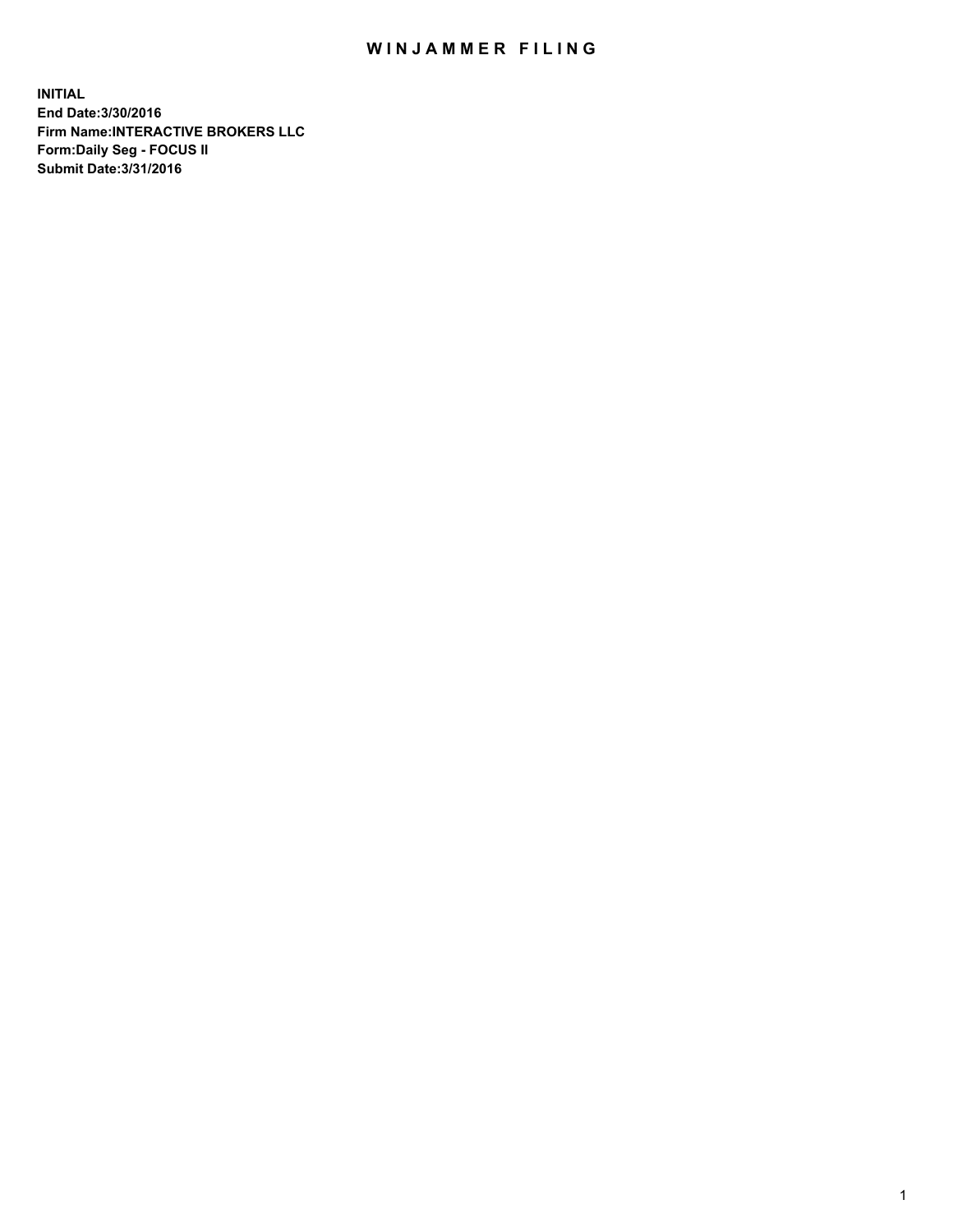## **INITIAL End Date:3/30/2016 Firm Name:INTERACTIVE BROKERS LLC Form:Daily Seg - FOCUS II Submit Date:3/31/2016 Daily Segregation - Cover Page**

| Name of Company<br><b>Contact Name</b><br><b>Contact Phone Number</b><br><b>Contact Email Address</b>                                                                                                                                                                                                                         | <b>INTERACTIVE BROKERS LLC</b><br><b>Alex Parker</b><br>203-618-7738<br>aparker@interactivebrokers.com |
|-------------------------------------------------------------------------------------------------------------------------------------------------------------------------------------------------------------------------------------------------------------------------------------------------------------------------------|--------------------------------------------------------------------------------------------------------|
| FCM's Customer Segregated Funds Residual Interest Target (choose one):<br>a. Minimum dollar amount: ; or<br>b. Minimum percentage of customer segregated funds required:% ; or<br>c. Dollar amount range between: and; or<br>d. Percentage range of customer segregated funds required between:% and%.                        | <u>0</u><br>155,000,000 245,000,000<br>0 <sub>0</sub>                                                  |
| FCM's Customer Secured Amount Funds Residual Interest Target (choose one):<br>a. Minimum dollar amount: ; or<br>b. Minimum percentage of customer secured funds required:%; or<br>c. Dollar amount range between: and; or<br>d. Percentage range of customer secured funds required between: % and %.                         | <u>0</u><br>80,000,000 120,000,000<br><u>00</u>                                                        |
| FCM's Cleared Swaps Customer Collateral Residual Interest Target (choose one):<br>a. Minimum dollar amount: ; or<br>b. Minimum percentage of cleared swaps customer collateral required:%; or<br>c. Dollar amount range between: and; or<br>d. Percentage range of cleared swaps customer collateral required between:% and%. | <u>0</u><br>0 <sub>0</sub><br>0 <sub>0</sub>                                                           |

Attach supporting documents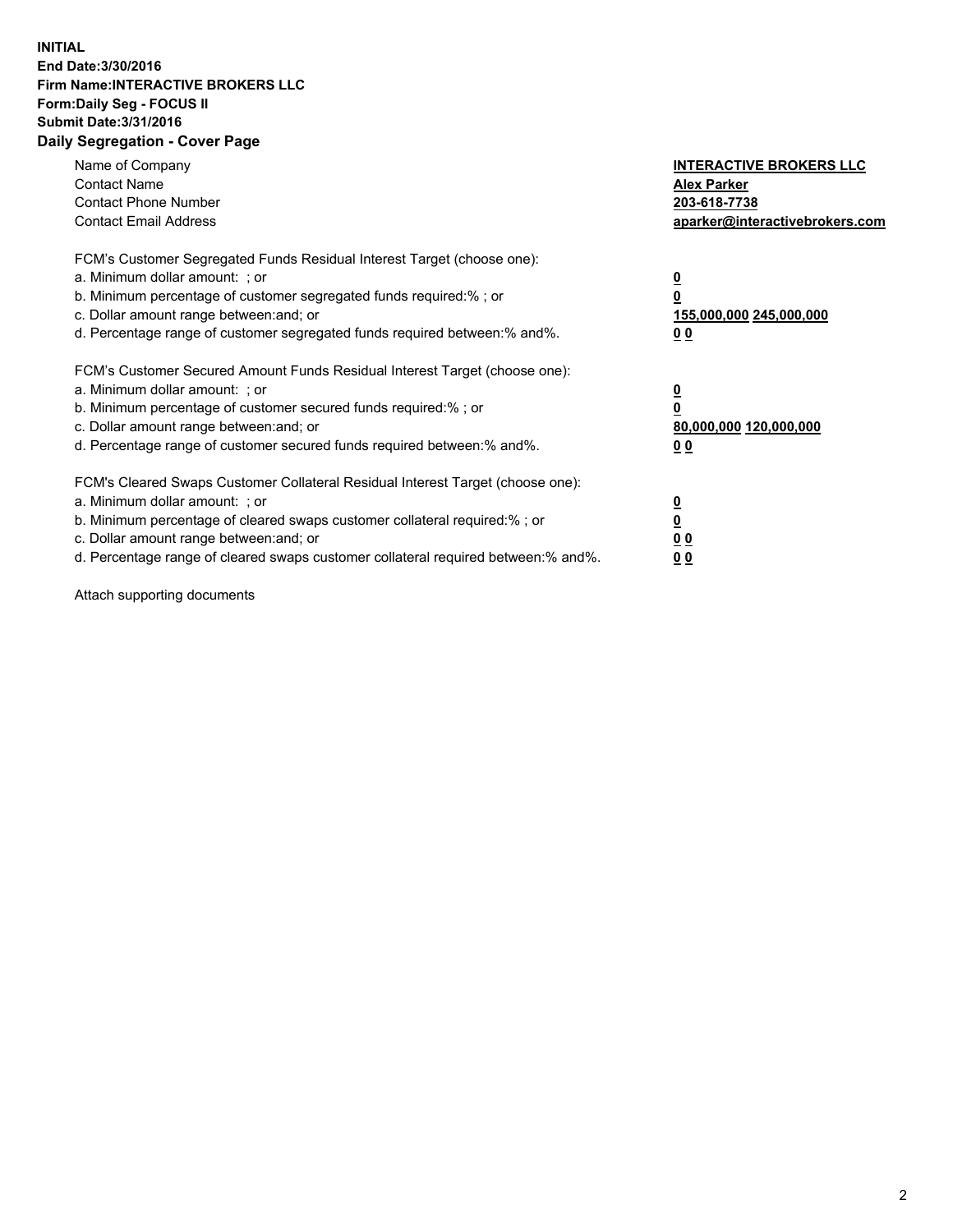## **INITIAL End Date:3/30/2016 Firm Name:INTERACTIVE BROKERS LLC Form:Daily Seg - FOCUS II Submit Date:3/31/2016 Daily Segregation - Secured Amounts**

|     | Foreign Futures and Foreign Options Secured Amounts                                         |                                  |
|-----|---------------------------------------------------------------------------------------------|----------------------------------|
|     | Amount required to be set aside pursuant to law, rule or regulation of a foreign            | $0$ [7305]                       |
|     | government or a rule of a self-regulatory organization authorized thereunder                |                                  |
| 1.  | Net ledger balance - Foreign Futures and Foreign Option Trading - All Customers             |                                  |
|     | A. Cash                                                                                     | 281,096,632 [7315]               |
|     | B. Securities (at market)                                                                   | $0$ [7317]                       |
| 2.  | Net unrealized profit (loss) in open futures contracts traded on a foreign board of trade   | -419,448 [7325]                  |
| 3.  | Exchange traded options                                                                     |                                  |
|     | a. Market value of open option contracts purchased on a foreign board of trade              | 45,460 [7335]                    |
|     | b. Market value of open contracts granted (sold) on a foreign board of trade                | -44,135 <sup>[7337]</sup>        |
| 4.  | Net equity (deficit) (add lines 1.2. and 3.)                                                | 280,678,509 [7345]               |
| 5.  | Account liquidating to a deficit and account with a debit balances - gross amount           | 4,182,010 [7351]                 |
|     | Less: amount offset by customer owned securities                                            | 0 [7352] 4,182,010 [7354]        |
| 6.  | Amount required to be set aside as the secured amount - Net Liquidating Equity              | 284,860,519 [7355]               |
|     | Method (add lines 4 and 5)                                                                  |                                  |
| 7.  | Greater of amount required to be set aside pursuant to foreign jurisdiction (above) or line | 284,860,519 [7360]               |
|     | 6.                                                                                          |                                  |
|     | FUNDS DEPOSITED IN SEPARATE REGULATION 30.7 ACCOUNTS                                        |                                  |
| 1.  | Cash in banks                                                                               |                                  |
|     | A. Banks located in the United States                                                       | $0$ [7500]                       |
|     | B. Other banks qualified under Regulation 30.7                                              | 0 [7520] 0 [7530]                |
| 2.  | Securities                                                                                  |                                  |
|     | A. In safekeeping with banks located in the United States                                   | 346,252,061 [7540]               |
|     | B. In safekeeping with other banks qualified under Regulation 30.7                          | 0 [7560] 346,252,061 [7570]      |
| 3.  | Equities with registered futures commission merchants                                       |                                  |
|     | A. Cash                                                                                     | $0$ [7580]                       |
|     | <b>B.</b> Securities                                                                        | $0$ [7590]                       |
|     | C. Unrealized gain (loss) on open futures contracts                                         | $0$ [7600]                       |
|     | D. Value of long option contracts                                                           | $0$ [7610]                       |
|     | E. Value of short option contracts                                                          | 0 [7615] 0 [7620]                |
| 4.  | Amounts held by clearing organizations of foreign boards of trade                           |                                  |
|     | A. Cash                                                                                     | $0$ [7640]                       |
|     | <b>B.</b> Securities                                                                        | $0$ [7650]                       |
|     | C. Amount due to (from) clearing organization - daily variation                             | $0$ [7660]                       |
|     | D. Value of long option contracts                                                           | $0$ [7670]                       |
|     | E. Value of short option contracts                                                          | 0 [7675] 0 [7680]                |
| 5.  | Amounts held by members of foreign boards of trade                                          |                                  |
|     | A. Cash                                                                                     | 68,140,643 [7700]                |
|     | <b>B.</b> Securities                                                                        | $0$ [7710]                       |
|     | C. Unrealized gain (loss) on open futures contracts                                         | -4,323,458 [7720]                |
|     | D. Value of long option contracts                                                           | 45,460 [7730]                    |
|     | E. Value of short option contracts                                                          | -44,135 [7735] 63,818,510 [7740] |
| 6.  | Amounts with other depositories designated by a foreign board of trade                      | $0$ [7760]                       |
| 7.  | Segregated funds on hand                                                                    | $0$ [7765]                       |
| 8.  | Total funds in separate section 30.7 accounts                                               | 410,070,571 [7770]               |
| 9.  | Excess (deficiency) Set Aside for Secured Amount (subtract line 7 Secured Statement         | 125,210,052 [7380]               |
|     | Page 1 from Line 8)                                                                         |                                  |
| 10. | Management Target Amount for Excess funds in separate section 30.7 accounts                 | 80,000,000 [7780]                |
| 11. | Excess (deficiency) funds in separate 30.7 accounts over (under) Management Target          | 45,210,052 [7785]                |
|     |                                                                                             |                                  |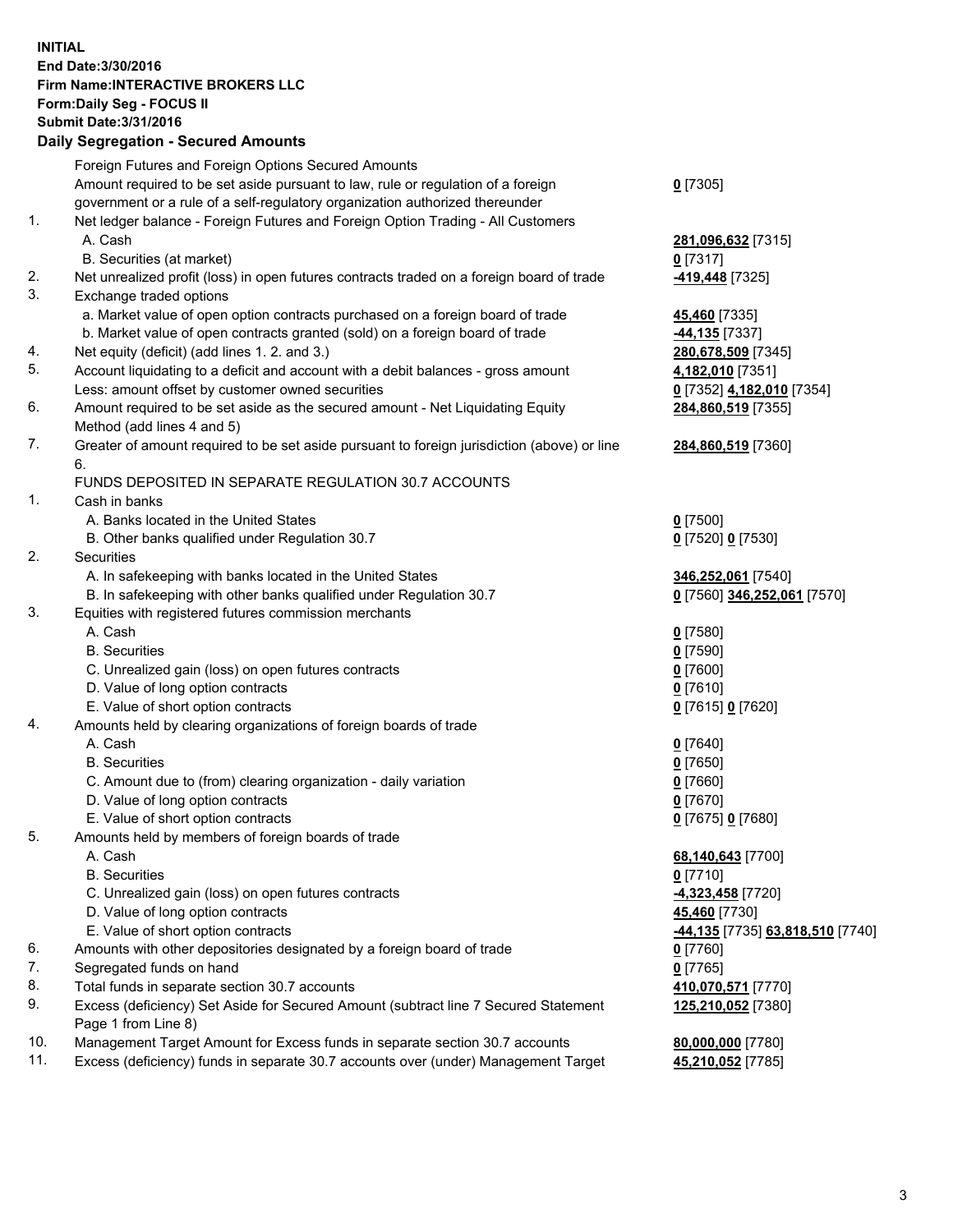**INITIAL End Date:3/30/2016 Firm Name:INTERACTIVE BROKERS LLC Form:Daily Seg - FOCUS II Submit Date:3/31/2016 Daily Segregation - Segregation Statement** SEGREGATION REQUIREMENTS(Section 4d(2) of the CEAct) 1. Net ledger balance A. Cash **2,692,842,368** [7010] B. Securities (at market) **0** [7020] 2. Net unrealized profit (loss) in open futures contracts traded on a contract market **-82,912,800** [7030] 3. Exchange traded options A. Add market value of open option contracts purchased on a contract market **109,506,510** [7032] B. Deduct market value of open option contracts granted (sold) on a contract market **-173,187,328** [7033] 4. Net equity (deficit) (add lines 1, 2 and 3) **2,546,248,750** [7040] 5. Accounts liquidating to a deficit and accounts with debit balances - gross amount **70,349** [7045] Less: amount offset by customer securities **0** [7047] **70,349** [7050] 6. Amount required to be segregated (add lines 4 and 5) **2,546,319,099** [7060] FUNDS IN SEGREGATED ACCOUNTS 7. Deposited in segregated funds bank accounts A. Cash **186,012,245** [7070] B. Securities representing investments of customers' funds (at market) **1,526,152,420** [7080] C. Securities held for particular customers or option customers in lieu of cash (at market) **0** [7090] 8. Margins on deposit with derivatives clearing organizations of contract markets A. Cash **34,811,802** [7100] B. Securities representing investments of customers' funds (at market) **1,065,793,666** [7110] C. Securities held for particular customers or option customers in lieu of cash (at market) **0** [7120] 9. Net settlement from (to) derivatives clearing organizations of contract markets **52,214** [7130] 10. Exchange traded options A. Value of open long option contracts **109,483,783** [7132] B. Value of open short option contracts **-173,164,607** [7133] 11. Net equities with other FCMs A. Net liquidating equity **0** [7140] B. Securities representing investments of customers' funds (at market) **0** [7160] C. Securities held for particular customers or option customers in lieu of cash (at market) **0** [7170] 12. Segregated funds on hand **0** [7150] 13. Total amount in segregation (add lines 7 through 12) **2,749,141,523** [7180] 14. Excess (deficiency) funds in segregation (subtract line 6 from line 13) **202,822,424** [7190] 15. Management Target Amount for Excess funds in segregation **155,000,000** [7194] 16. Excess (deficiency) funds in segregation over (under) Management Target Amount **47,822,424** [7198]

Excess